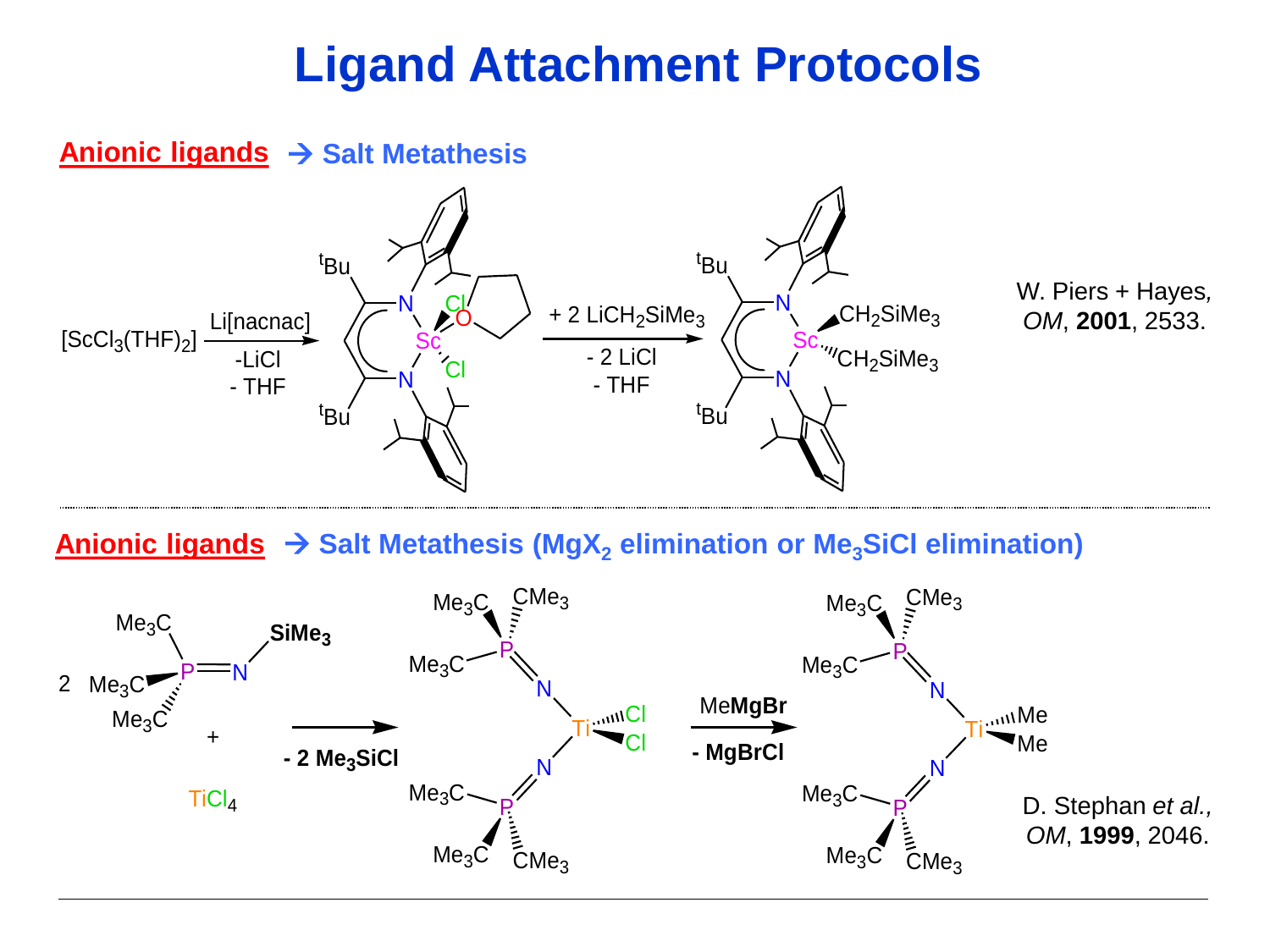### **Ligand Attachment Protocols**

### **Anionic ligands** → **Amine elimination (direct access to metal amides)**



#### **Anionic ligands** → **Alkane elimination (direct access to metal alkyls)**

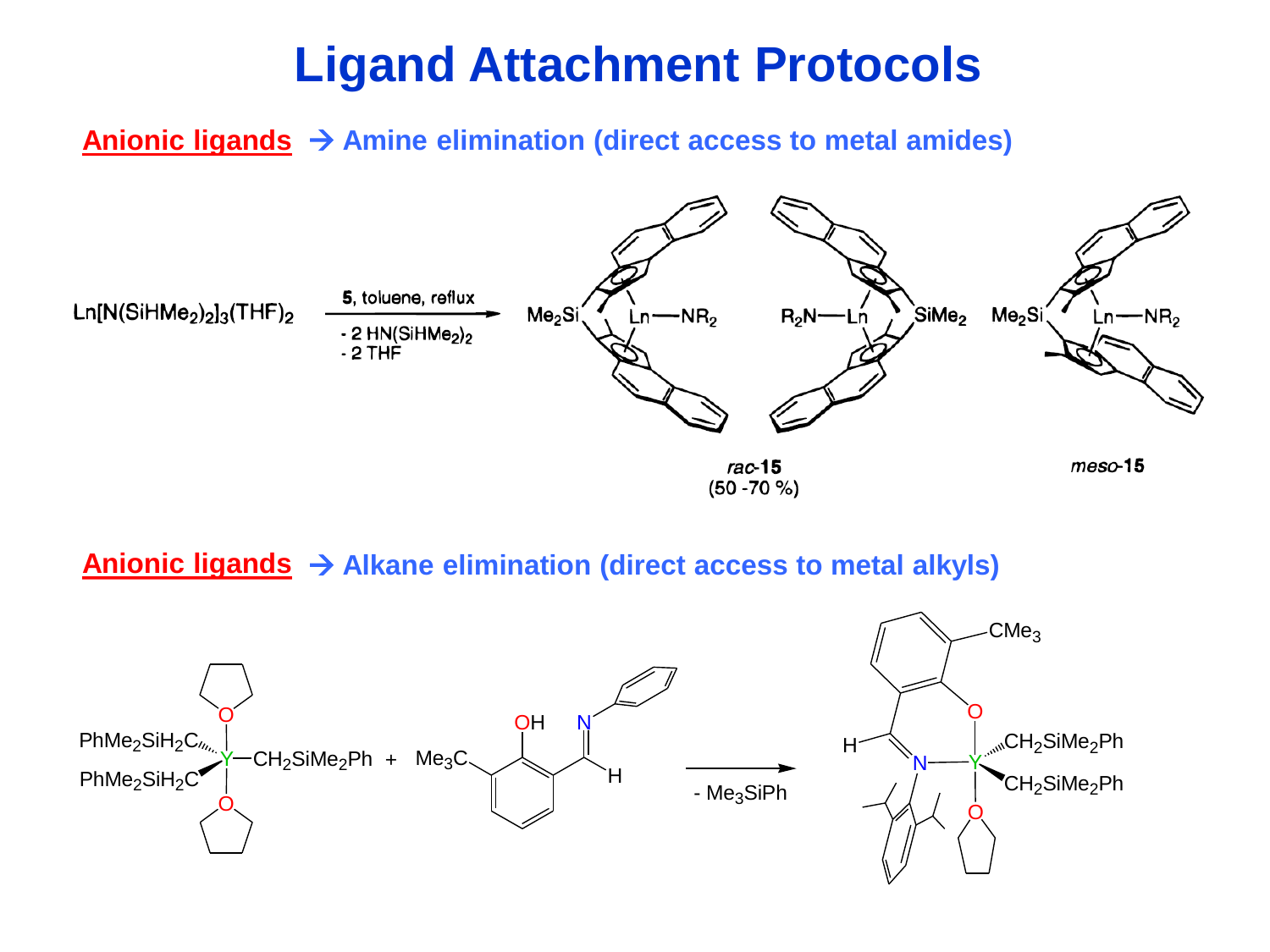## **Ligand Attachment Protocols – Reactive Ligands**